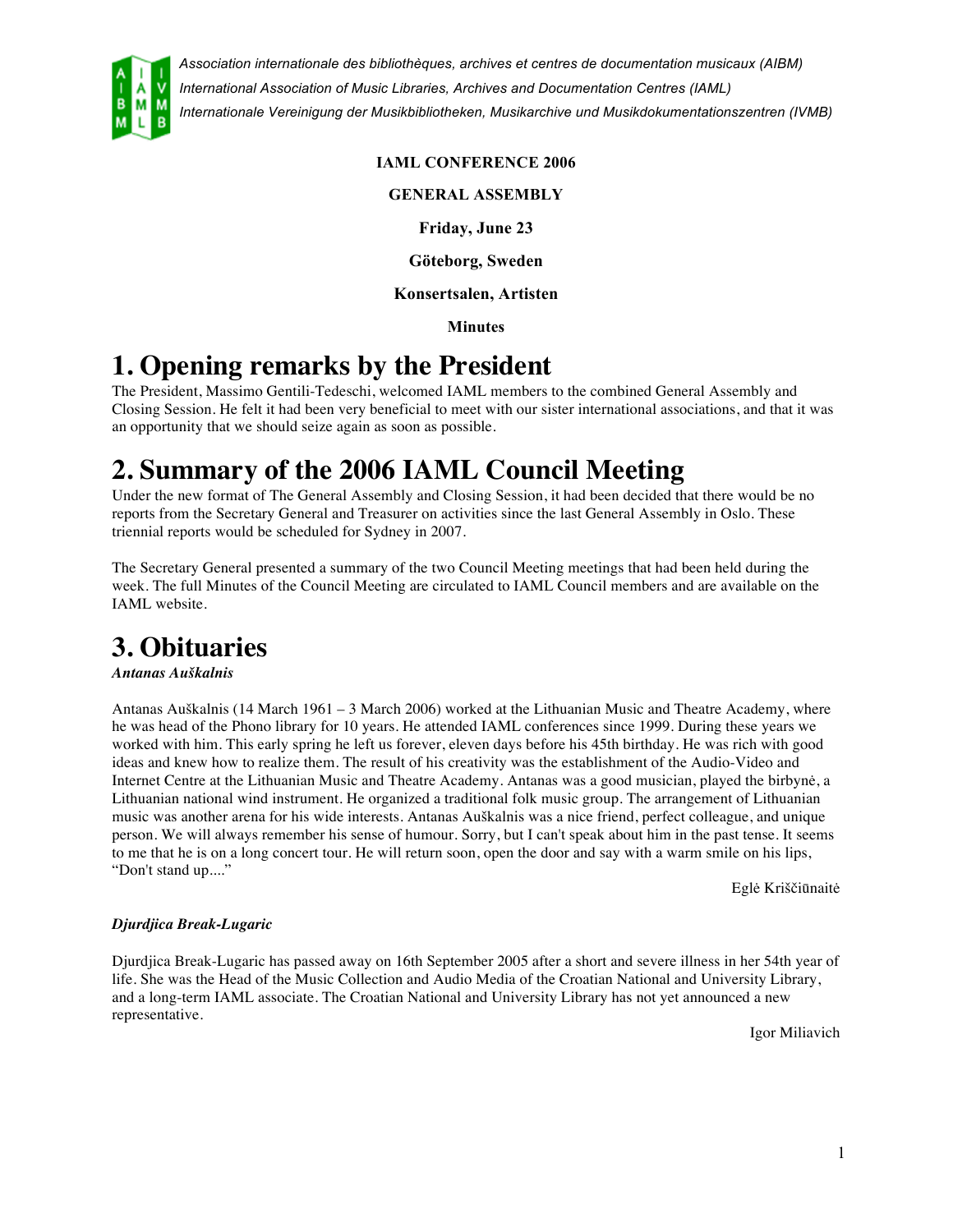

#### *Joana Crespí*

Our colleague Joana Crespí passed away in Barcelona on 3rd September 2005. She was the Head of the Music section of the Biblioteca de Catalunya, one of the most important music libraries in Spain. She wrote and published catalogues and inventories, as well as several bibliographical works presented in congresses, dictionaries and musicological reviews. She taught music librarianship several times. In collaboration with other colleagues she took part in the Spanish adaptation of the RISM rules. She was keenly appreciated by researchers and musicologists because of her always attentive and useful service. In 1994, she was enthusiastic about establishing the Spanish branch of our Association. She was the first Vice-president and thereafter President of AEDOM, the Spanish branch of IAML. She took an active part in IAML conferences, and at the Perugia Conference, she presented a paper about the collections and works of the Biblioteca de Catalunya. Friendly, her fine irony and good sense of humour will always be present smiling in our memory.

Jon Bagüés

#### *Albert Dunning*

Professor Albert Dunning, who died in 2005 at the age of 68, was a many-sided Dutch musical scholar. Early in his career (in 1962 and 1966 respectively) he published books on the 18th-century Dutch music publishers Schmitt and Witvogel. In those years there was only limited interest in Dutch music from the seventeenth and eighteenth centuries, so those two books were certainly original. The same can be said about his 1969 doctoral dissertation, Die Staatsmotette, in which he examined the social and political circumstances surrounding ceremonial Renaissance motets and attempted to show their distinguishing stylistic traits. A few years of teaching, and thirteen years as a research fellow at Utrecht University followed. During those years, Dr Dunning did a lot of preparatory work for the collected edition of Locatelli, but the climax of those thirteen years was, of course, the discovery of the Dutch Count Unico Wilhelm van Wassenaer as the composer of the six *Concerti armonici* previously attributed to Pergolesi and others.

In 1988 Dr. Dunning was appointed Professor of Modern and Contemporary Music History at the University of Pavia. In this position he manifested himself again in an unexpected way. The armchair scholar Albert Dunning became an inspiring teacher and managed to create several large publication projects. I have already mentioned the complete works of Pietro Antonio Locatelli, to which can be added the series *Speculum Musicae* and *Studi sulla Storia della Musica in Lombardia*. Anyone of us who has been involved in setting up large publication projects knows the difficulties of fund-raising and organization. Albert Dunning admirably overcame them, and also monitored their scholarly quality as General Editor. He was a IAML member for a very long time. His early research interests in the history of music publishing and his love of libraries never left him. Let us remember him with gratitude.

Joost van Gemert

#### *Ian Ledsham*

Ian Ledsham died in September last year in a major road accident. I would like to describe his contribution to music librarianship in the U.K., but I simply don't have enough time here to do this justice. But I hope that what I say will give you some idea.

After leaving the University of Manchester's Barber Institute Library, where he had worked for many years, Ian set up a business running training courses in music librarianship. He was also organist and choirmaster at several churches simultaneously. Ian's contribution to music librarianship in the U.K. cannot be over-emphasised. His enthusiasm was boundless and his energy equally so. He was a born cooperator and played a large part over many years in the U.K. and Ireland Branch. He served on the Executive Committee and became Publications Officer, edited the journal Brio, chaired and served on the Courses and Education Committee, and also the Trade and Copyright Committee. His particular skill lay in not only understanding, but also in his ability to communicate that understanding.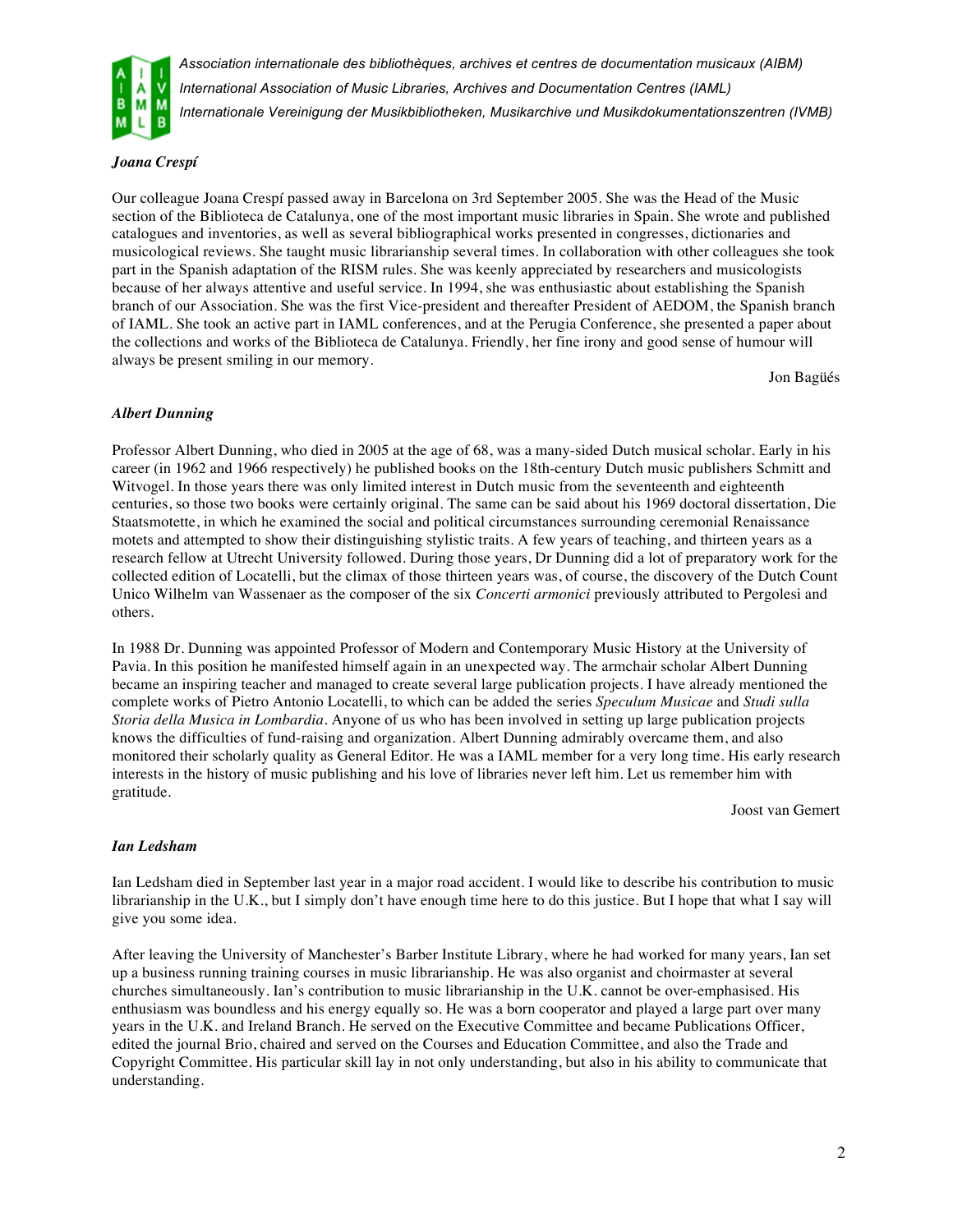

Ian had what can only be described as a dreadful sense of humour. He told the most awful jokes – the worst and most unrepeatable of which he always claimed came from the youngest members of his choirs. He was never slow to tell jokes against himself. Indeed he delighted in telling the story of the occasion, a few years ago, which several members here may remember. It was at the conference in Denmark where he had a new and very stylish watch that had no numbers on the dial. Consequently, he arrived for a session just after dawn, having put his watch on upsidedown. He was also an excellent dancer.

He loved the opportunities that these conferences provide, and as a tribute, the U.K. and Ireland Branch has set up a bursary fund in order for a deserving member of the branch to attend each year.

Kathy Adamson

#### *Maria Prokopowicz*

Maria Prokopowicz has died on 2nd April 2006 in the age of 90. She was born on 23rd March 1916 in Żywiec, about 80 km South-West from Kraków. In 1919 her family moved to Warsaw, where in 1939 she graduated in history from the Warsaw University, and studied the piano under professor Margarita Trombini-Kazuro.

While Maria Prokopowicz was born a long time ago her life has been like a reflection of the dramatic history of Poland, especially during the time of the Second World War and right after. During the war she worked at the bookstore. After the Warsaw Uprising, in the first days of August 1944 she was taken away to Ravensbrück. In May 1945 she started working at the Missing Persons Bureau of the Polish Red Cross at the Polish Government in Exile. Maria Prokopowicz came back to Poland in the second half of 1946 and soon she started working at the Division of Acquisition at the National Library in Warsaw. She was also very involved in the work of documentation of musical pieces being recovered and gathered by the National Library after the war. In 1948 she passed the state exam and got the title of chartered librarian. In 1951 she was appointed the head of the newly created Music Division of the National Library, which later became the Music Collections Department. She has been the head of the Music Collections Department until she retired in 1978. After that she was still very active in the field of music librarianship.

She became a member of IAML in 1959. In 1964 Maria Prokopowicz proposed to establish the Music Libraries Section within the Polish Librarians Association. This fact was the result of her experience gathered through the international co-operation and contacts. She was always open to other countries' experience and knowledge. The international contacts of Maria Prokopowicz were crucial for the activity of the Polish music librarians. She took part in 15 IAML conferences and congresses. She has been frequently reminding about the benefits of IAML membership. Thanks to her efforts the Section of Music Libraries became the Polish National Branch of IAML in 1972.

Her bibliographical achievements are huge. The archive of documents and letters she left is the evidence of extensive professional involvement and ever-growing enthusiasm. She was always very precise in everything she was doing.

In 1986 she received Helena Radlińska's Award for her outstanding achievement in the field of music librarianship. She became an honorary member of Polish Librarians Associations and an honorary chair of Music Libraries Section.

Advanced age, almost 90 years, did not allow her to be personally with us during the IAML Conference in Warsaw in 2005. During the Opening Ceremony we presented a Jubilee Book dedicated to her published in occasion of the 40th Anniversary of Music Libraries Section. In spite of her absence some of us had opportunity to visit her at home. She was very interested in everything that was happening. The unusual meeting and conversation in French between Maria Prokopowicz and Maria Calderisi will remain in our memory for a long time.

Maria Prokopowicz had considerable standing among all music librarians. She had a great ability to encourage us to meet new challenges, to be more active in co-operation – nationally and internationally. At the same time she was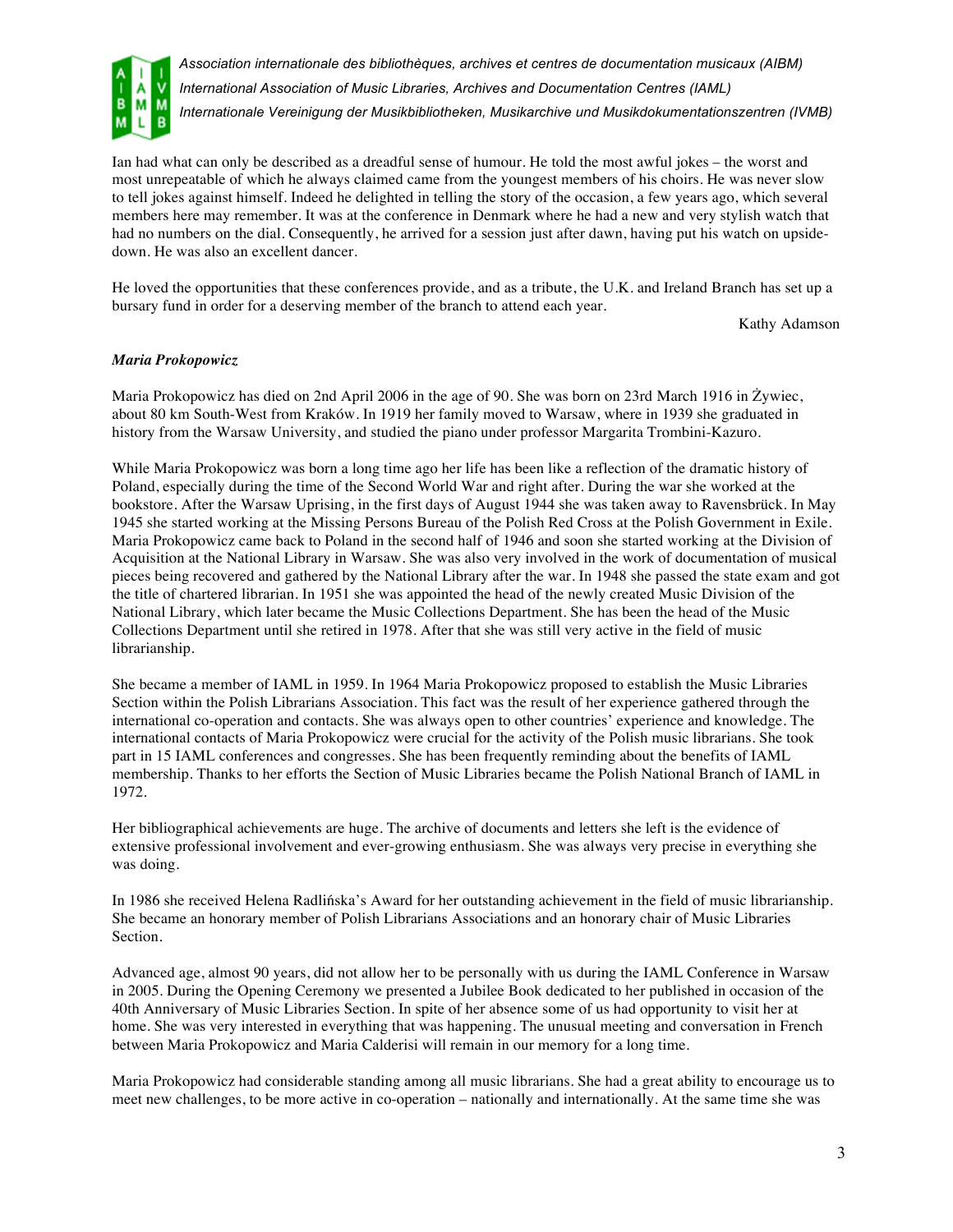

always very polite and understanding. Maria Prokopowicz will remain in our memory as a magnificent person, with a lot of kindness to everyone.

Stanisław Hrabia

# **4. Reports from the "R" Projects**

## **RISM**

Christoph Wolff's report addressed three issues.

Firstly, since taking over leadership of RISM he has been primarily concerned with governance issues. His intention is to strengthen ties with the RISM sponsoring organisations, IMS and IAML. The IAML delegates to the Commission mixte had now been appointed and now some work needs to be done on the Rules of Procedure which at this point (believe it or not) do not exist.

The second point concerned the financial situation of the central office in Frankfurt. RISM has been told by the Union of the Academies of Sciences that the funding will run out by 2012 at the latest, and that they will have to make considerable changes in order to make sure that the co-ordination of the necessary work that has to be done with the national offices can be continued in a way that makes sense. RISM needs to look at alternative sources of funding, and he was hopeful that some sources would be found that would help RISM to continue the work of the central office, even at a reduced level.

Thirdly, he reported on access to the RISM database. Last year in Warsaw, Christoph Wolff had indicated that he would like to look at ways of making access to the database free of charge. This had turned out to be very difficult because RISM does not own its software and cannot necessarily control costs. Therefore foundations are not interested in helping RISM in this regard. So their goal will be to find ways to have online access at very reasonable cost. They will share experiences with the other "R" projects so that databases can be sustained over the long term and make them accessible at a very reasonable cost to the membership and those interested in working on musical source materials.

## **RILM**

Barbara Dobbs Mackenzie reported that it had been a good year for RILM. Coverage had improved through the efforts of national committees (who submitted 10948 records this year) and the efforts at the international centre, so that the database grew by just over 33,000 records during the year. The database is now approaching 500,000 records, and currency has improved. In 2005/06 the database added over 10,000 records already.

In November RILM published *How to write about music; the RILM manual of style*, the concise version of their inhouse manual. It immediately sold well, and a second edition was published. In March, the retrospective volume, *Speaking of music; music conferences 1835 – 1966*, won the Music Library Association Vincent H. Duckles Award for Best Research Tool published in 2004. That volume was the first step in retrospective coverage that RILM hopes to continue over time, and it inspired a conference in March 2005, the proceedings of which will be published in the late Fall.

The second step in RILM's retrospective coverage is going to be Festschriften published before 1967 (when RILM's regular coverage began) and they have received a National Endowment for the Humanities grant to support that work, which should be completed in 2008.

In May, the long-awaited software for printing the regular annual abstract volumes was finally complete and *Volume 33* has now been proof-read and will appear, after many years' delay, by the end of the summer.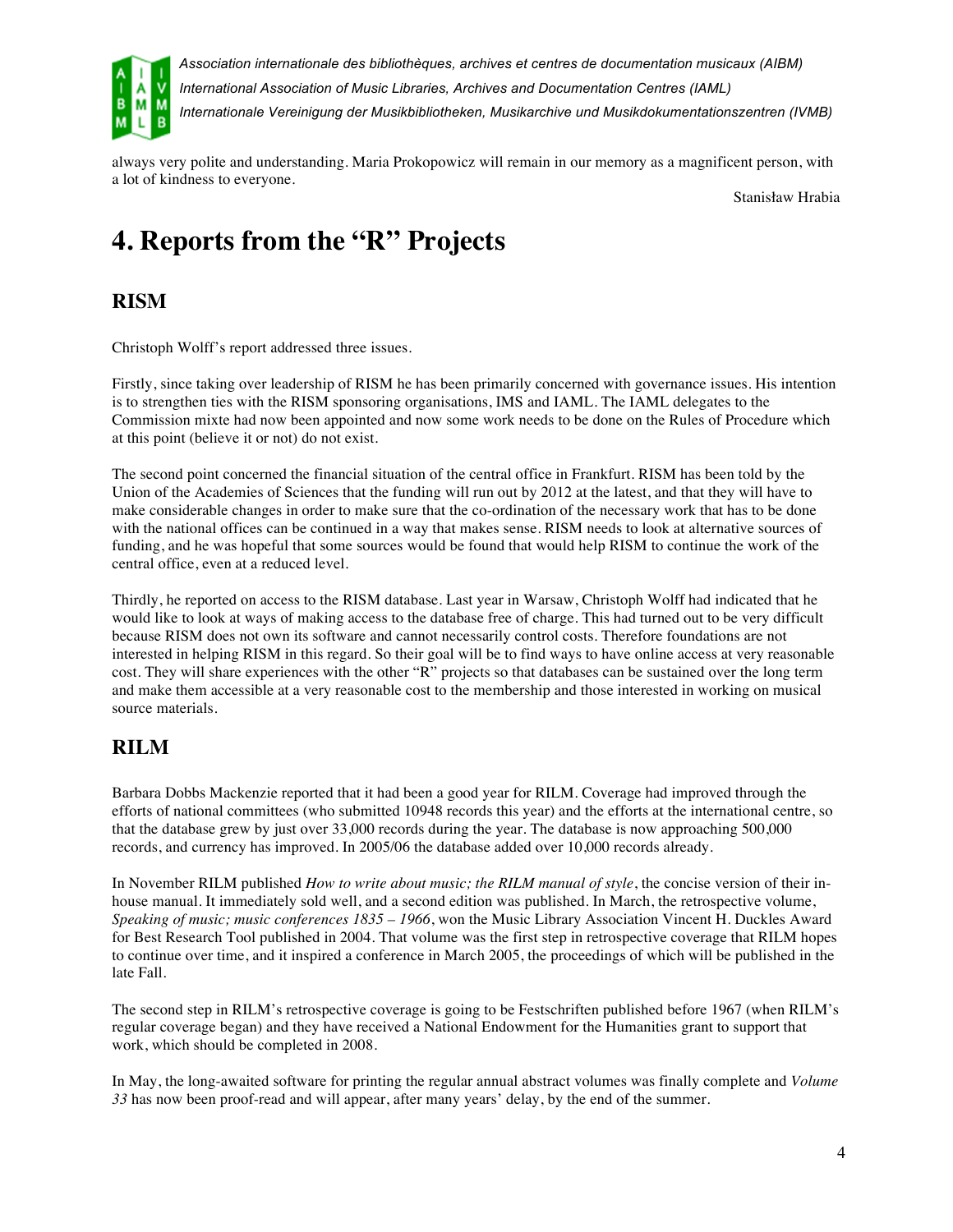

Two new data fields are going to be added. One is a third title field, which will allow for non-Roman titles, e.g. Cyrillic, Korean, Chinese, etc. The second new field will be for non-English language abstracts as they are received in the RILM office. For years, these have been translated into English at the RILM office, but now both English and original language abstracts will be published.

A large data clean-up project is nearing completion, with the goal of making RILM easier and more consistent to search. Finances are stable and this year, RILM turned 40.

### **RIPM**

Robert Cohen reported an exceptionally productive year for RIPM. Twenty volumes had been published or were in press, rather than the usual 10 or 12. This can be seen as an effort to reach the milestone of 200 volumes published in this 25th anniversary year. Titles issued over the year were;

*Revue Pleyel The Musical World (6 of 14 forthcoming) Penguin Music Magazine Harvard Musical Revue New Musical Magazine English Musical Gazette The Musical Monthly and Repertoire of Literature Musica d'oggi La cultura musicale Melos Fliegende Blätter für Musik Theater-Zeitung 23: Eine Wiener Musikzeitschrift Musica Viva*

When these last two appear in print, RIPM will have treated 101 music journals.

RIPM Online and CD-ROM are updated twice yearly. Today RIPM's two electronic resources contain over 500,000 annotated citations. Also after the past year RIPM welcomed a new publisher, Ovid Silver Platter, joining EBSCO, NISC and OCLC.

*New RIPM Groups*. Over the past year several new RIPM groups have been created; University of Torino (Italy) University of Perugia (Italy) University of Ovieto (Spain) Two Institutes of the Bulgarian Academy of Sciences (Bulgaria) and RIPM's first Latin American group at Sinodene; Mexico's national research centre for music.

*Grants*. In July 2005 RIPM received a major 2-year grant from the National Endowment for the Humanities to continue its work on 20th century music journals. In June 2006, RIPM received a major 2-year grant from the Andrew W. Mellon Foundation to continue its work on 19th century music journals. In July 2006, RIPM begins a 2 year grant from National Endowment for the Humanities to support work on the creation of the RIPM full-text journals online.

Robert Cohen acknowledged the support of the software firm Image Access that is working extensively with RIPM to develop cutting-edge software for the capture and zoning of RIPM journal pages and for the Internet delivery of RIPM full-text journals online.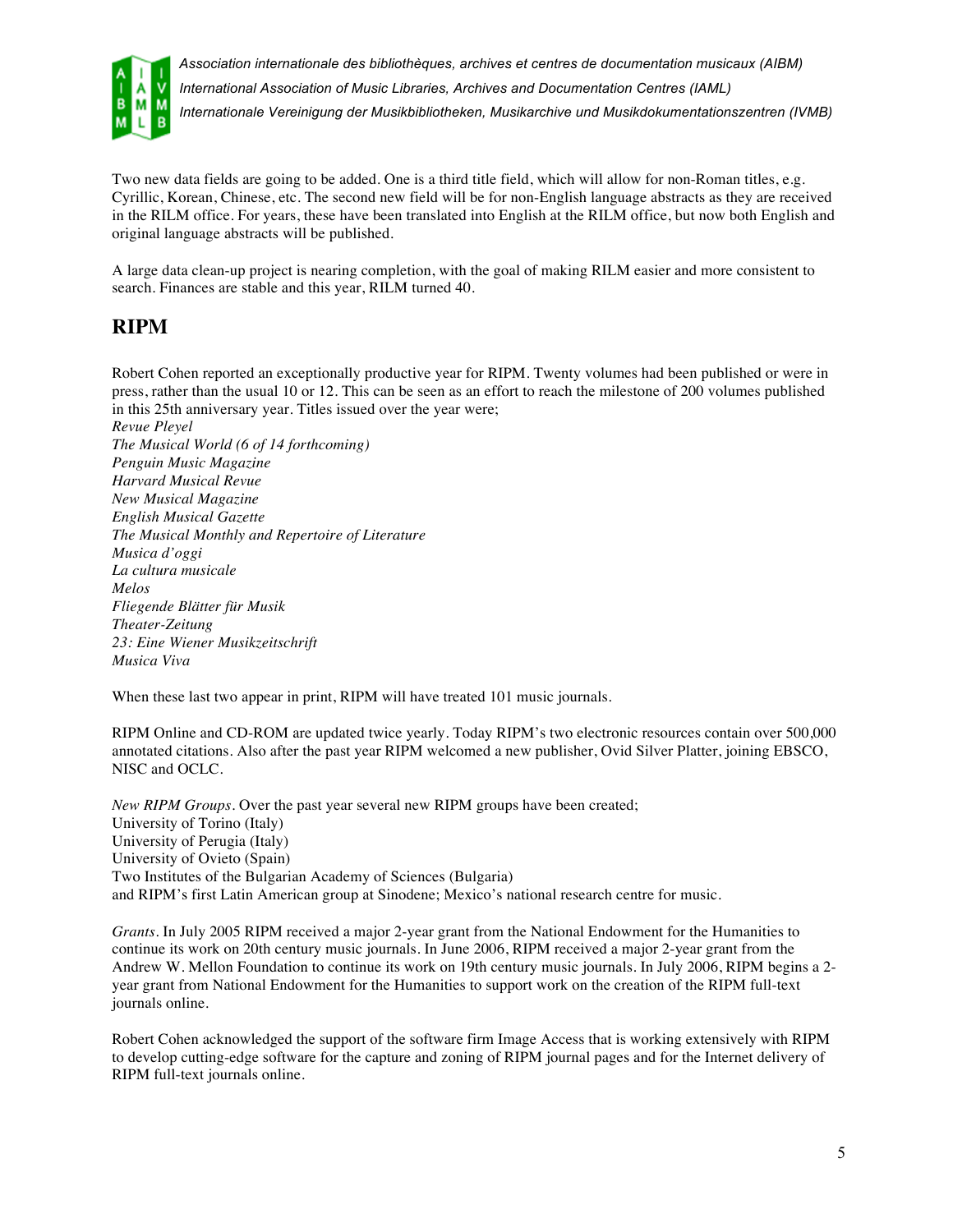

RIPM has recently released a new complete revised website with much new content where one can follow the development of the full-text online initiative with many examples. All issues of RIPM's journal *Periodica Musica* in a searchable Pdf format.

Finally, this year RIPM celebrates its 25th anniversary, the publication of its 200th volume, a database of over half a million annotated records and, most importantly, the birth of RIPM full-text journals online (albeit in a beta version), all of which was celebrated with great gusto and passion on Wednesday evening.

## **RIdIM**

Antonio Baldassarre reported that although they had no such celebrations this year, RIdIM news could be read in their newsletter. He mentioned that RIdIM was now in its 35th year, but had not functioned as successfully as RILM and RIPM throughout that period.

The newly appointed Commission mixte met for the first time in December 2004. Before that the structure was not quite so clear, but since then they have been busy insofar as they have a newsletter, a website (www.ridim.org (link) is external) ) and the International RIdIM Centre in Paris, hosted by the Institut national de l'histoire de l'art.Lastly, he reported on the RIdIM database project. An alpha-test version was ready in time for the Göteborg meeting and selected individual testing. In November 2006, the beta version test phase will open. The database should be publicly available in July 2007. It will be web-based and free of charge, so everyone who is interested in cataloguing iconographical sources from their collections is welcome to do so from 2007 onwards.

# **5. Reports from Working Groups**

### **Working Group on Access to Music Archives**

Judy Tsou reported that the Working Group, which she jointly chairs with Inger Enquist, had met twice at Göteborg. The first session was devoted to planning the future of the project and reaffirmed that the project data would be gathered via a combination of harvesting data from existing databases, and input from individual institutions. They decided that in the coming year they will begin the project by examining a small number of diverse databases to tease out the issues of data harvesting. Following that, a survey will be devised to identify music archival collections and to gather data on the state of accessibility of these collections. Also this year they will investigate granting agencies who could fund the pilot project.

The second session was devoted to discussions of the metadata structure, and a good draft had been constructed. They will continue to fine-tune the structure and will hopefully have a prototype ready for next year.

## **IAML Toolbox**

No report.

### **Hofmeister XIX**

Chris Banks reported that Hofmeister XIX will be live on the web this autumn and the project will be concluded in December. The Working Group will wind up at next year's IAML and propose a Hofmeister XX Group to the board.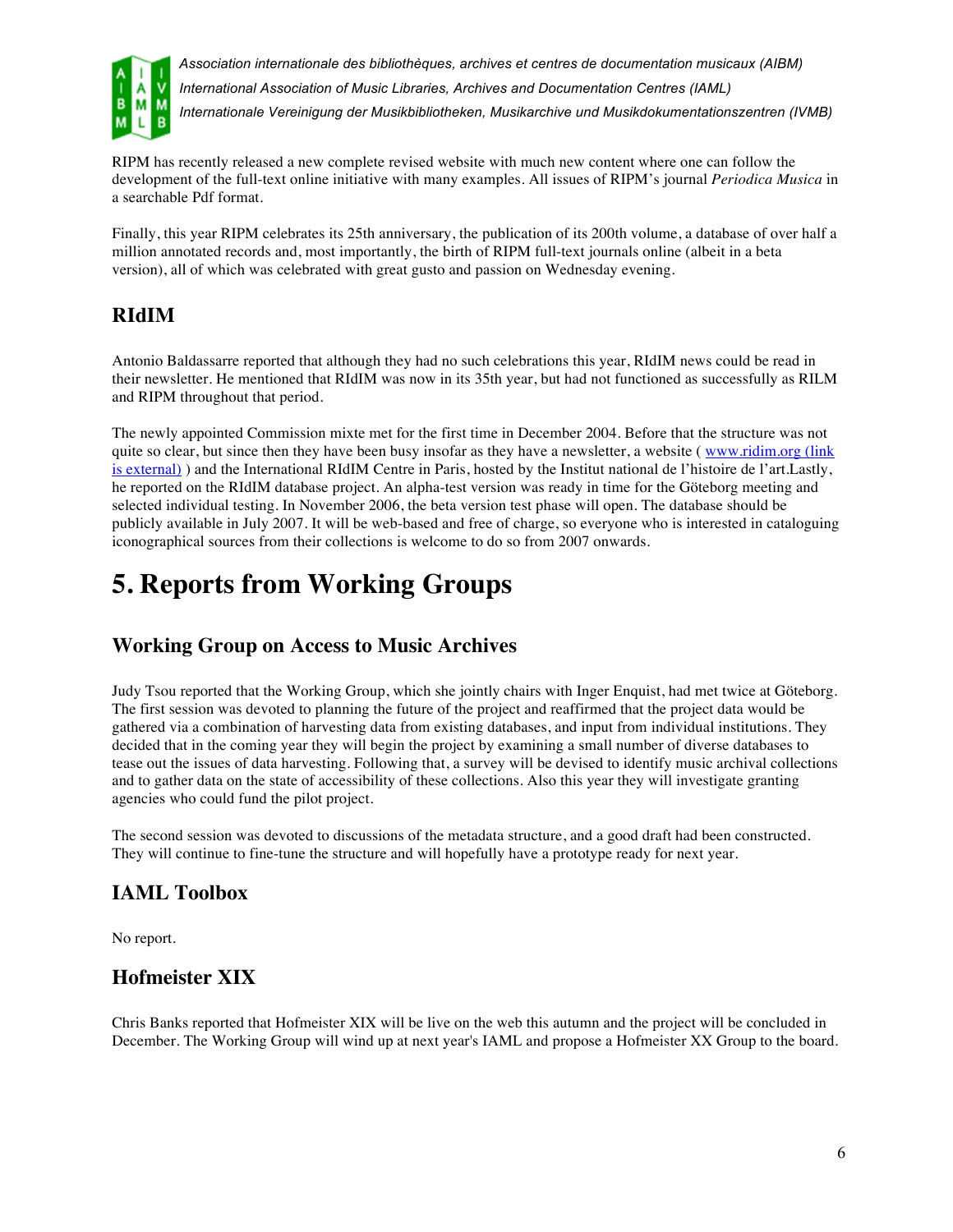

## **Working Group on the Exchange of Authority Data**

No report.

### **Working Group on ISBD and Music**

David Sommerfield reported that IFLA ISBD Review Group requested the Working Group, on behalf of IAML, to submit comments on those areas in the draft of the consolidated edition of the ISBD related to music. To that end, the Working Group held two sessions at the Göteborg conference at which members' comments, recommendations for improvements and corrections, etc., were discussed, along with remarkably similar comments and recommendations from the AFNOR Commission CN 357 GE6 shared with the group by Laurence Decobert. Consensus was achieved. A report will be sent to the IFLA Review Group as part of the worldwide review of the consolidated edition.

The IFLA Study Group on Future Directions of the ISBDs may still decide to continue issuing individual ISBDs of which Printed Music (PM) is one, of course — so the Working Group may need to continue to meet to work on any needed revisions to ISBD(PM).

Current ISBDs, though not the current edition of PM, include appendices of complete bibliographic examples. Current plans are to place these in a separately published volume (presumably to supplement both the consolidated ISBD and the possible individual ISBDs) to which the Working Group is preparing to contribute.

# **6. Other reports**

#### *Fontes*

Maureen Buja reported that we would be back on schedule by 2007. She asked for reports from this meeting to reach her before 1st November, or sooner if possible. She thanked everyone for their help in getting *Fontes* to this position. Please submit any interesting papers from this conference for possible publication.

#### *Newsletter*

Michael Fingerhut encouraged members to send in reports, articles and information on anything that has happened in the life of your institutions – donations, acquisitions of interest, projects you are involved in, awards, endowments, nominations, publications, visits. He also wanted reports from this session or other conference events that would be appropriate. The deadline is soon, because it's a newsletter and not the *Daily Fontes*.

### **Dating music publications**

Paul Banks reported on the informal meeting to discuss the possibility of producing an updated version of the *Guide to the dating of printed music*. This is a project that David Day had already discussed in outline with Don Krummel, editor of the original 1974 guide.

A well-attended meeting this week resulted in the unanimous view that this worth exploring as a project, moving towards a discussion document for Sydney which might turn into a proposal for the IAML Board for the establishment of a Working Group. There will be meetings throughout the year with a group of those present at the meeting to help prepare that paper for Sydney.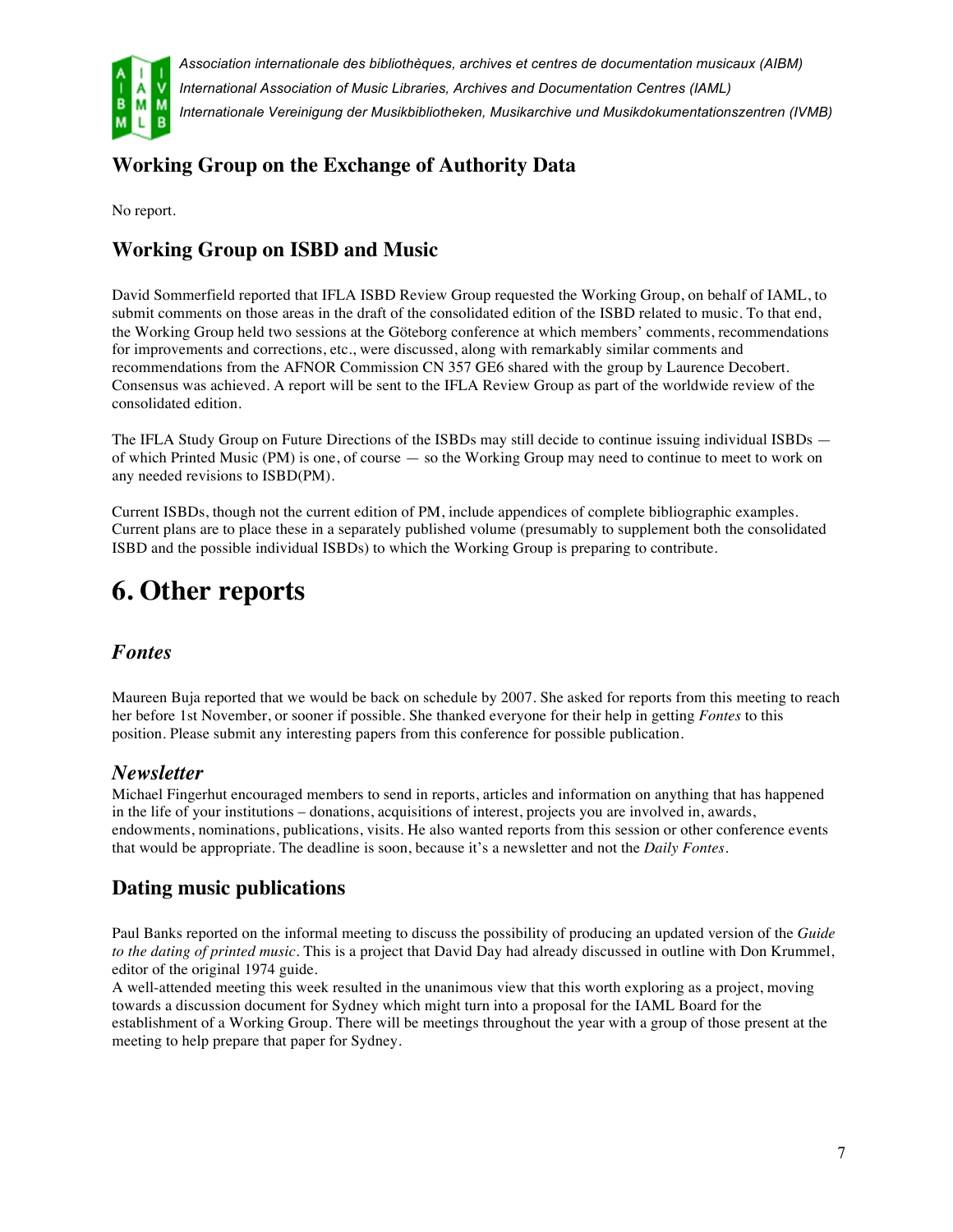

## **Recent publications in music**

Geraldine Ostrove thanked current and past contributors to Recent Publications in Music, which she compiles and edits for publication annually in Fontes, and asked those who were present to stand and be acknowledged, noting that without their participation the bibliography could not exist: Thomas Leibnitz (Austria); Zdravko Blažeković (Croatia); Katre Riisalu (Estonia); Bérangère de l'Épine (France); Chris Walton (Gambia, Ghana, Grenada, South Africa, Zimbabwe); Joachim Jaenecke (Germany), who initiated the project in the 1980s as well as serving as Germany's first reporter; Roy Stanley (Ireland); Joost van Gemert (Netherlands); Inger Johanne Christiansen (Norway); Emilia Rassina (Russia); Tatjana Marcovic (Serbia and Montenegro); Veslemöy Heintz (Sweden); Richard Andrewes and Richard Chesser (U.K.).

# **7. Membership fees**

Martie Severt reported that Article 4 of the Constitution reads that membership dues shall be determined by the General Assembly. The proposal for a 2% increase of fees in 2008 needs to be approved well in advance to allow national branches to adjust their fees if necessary.

Taking into account increases already approved for 2007, the current Institutional membership fee of  $\epsilon$ 55 will increase to €57 in 2007 and increase again to €58 in 2008. Personal memberships will increase from €33 to €34  $(2007)$  and  $\in$  35 (2008).

He reminded members that *Fontes Artis Musicae* is included in this membership and that next year we will be back on schedule. This will enable our budget to be prepared for future years in a realistic way. The proposal takes inflation into account as well as increasing costs.

The proposal was passed unanimously.

# **8. Any other business**

Federica Riva reported on the 'Bologna Process' and its implication for the new curriculum in conservatories – where musicians have to write theses – and on their necessity to receive teaching on information science focused on music.

Unfortunately, an Italian ministry act, approved in April, goes in the opposite direction, suggesting the cancellation of the role of music librarians as teachers of information science focused on music. This seems to be happening in other countries too.

She asked if IAML could write a letter supporting the importance of teaching information science focused on music. The IMS had already agreed to collaborate on a letter, and she read a draft version to the General Assembly, to be edited if approved. Geraldine Ostrove suggested that it might be helpful to mention that in the USA, such teaching of bibliography (from informal and formal lectures, to whole courses) is absolutely routine.

Pam Thompson felt we should vote and give this letter our strongest support. She proposed "that this General Assembly supports the sending of the letter outlined by Federica Riva, to support the teaching and instruction in music bibliography which is commonplace in many institutions around the world, in particular in Conservatoires (where it is especially needed) and that this General Assembly supports the sending of that letter and its signature by our President".

John Roberts asked to whom this letter would be sent. Federica Riva said that it could be placed on the IAML website and sent to anyone involved or responsible in the Bologna process – teachers, heads of conservatories, ministers and governments who are responsible for this particular process. The President suggested that the letter could be sent to national branches who could then distribute it as necessary.